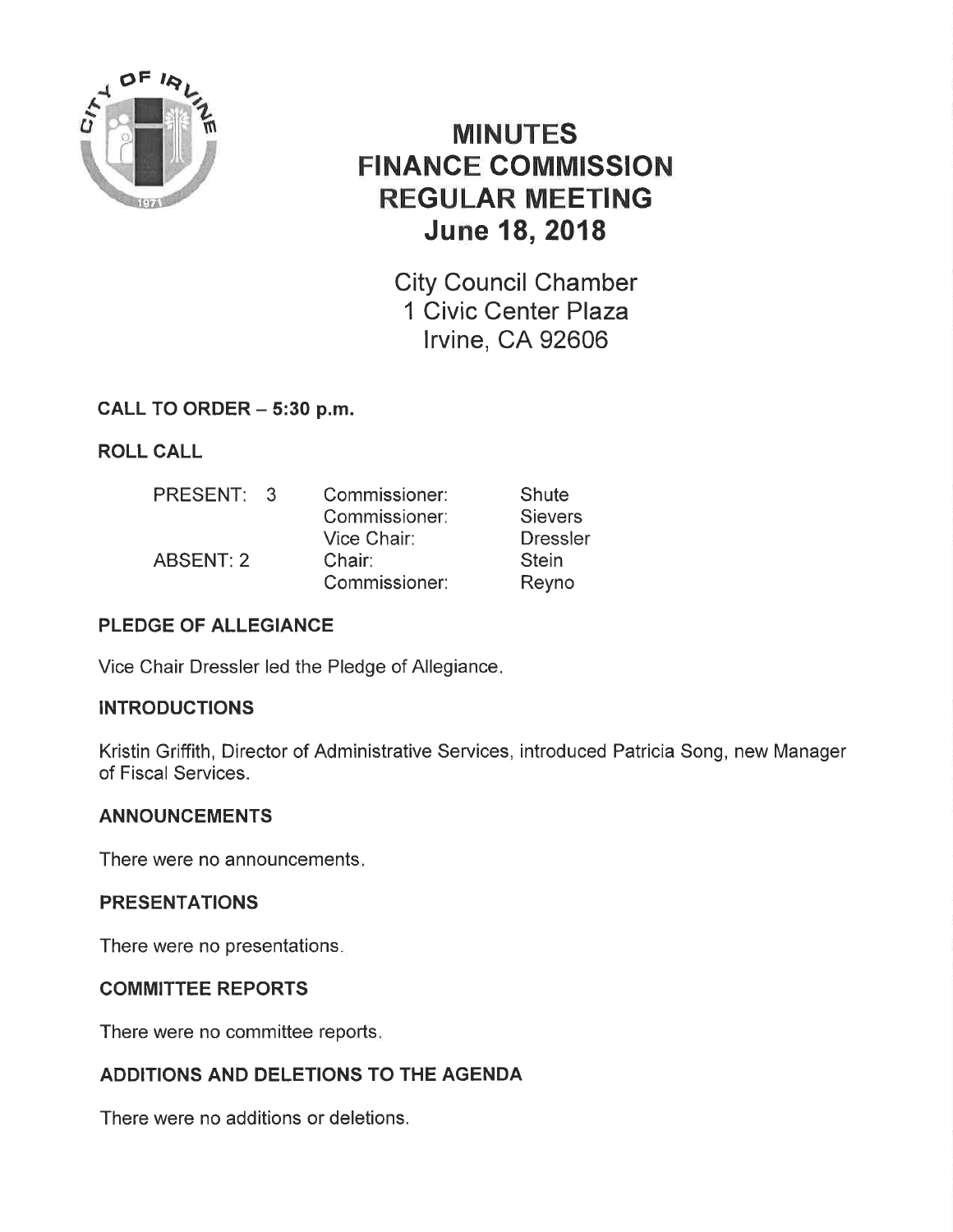### PUBLIC COMMENTS

There were no public comments

#### COMMISSION BUSINESS

#### 1. MINUTES

#### ACTION: Moved by Gommissioner Sievers, seconded by Gommissioner Shute, and unanimously carried by those members present, to:

Approve the minutes of a regular meeting of the Finance Commission held on May 21,2018.

#### 2. FISCAL YEAR 2017-18 APRIL BUDGET UPDATE

Roger Galli, Budget Officer, presented the item and answered questions. Kristin Griffith, Director of Administrative Services, was also present and answered questions.

Commission discussion included: what agency administers the water quality program; property tax prepayments; vacancy factors used for the FY 2018-19 budget in comparison to information reflected on the April budget update; fluctuation of lT expenditures due to the timing of annual contract renewals; and agendizing a review of the lrvine Community Land Trust and its relation to the City's asset accounts.

#### RECOMMENDED AGTION: Moved by Vice Chair Dressler, seconded by Commissioner Sievers, and unanimously carried by those members present, to:

Receive and file the Fiscal Year 2017-18 April Budget Update

### 3 DEFINED BENEFIT AND DEFINED CONTRIBUTION PENSION PLAN AUDITS FOR THE YEAR ENDED DECEMBER 31, 2017

Amy Roblyer, Senior Management Analyst, presented the item and answered questions, Kristin Griffith, Director of Administrative Services, also answered questions.

Commission discussion included: the liability if the City had not moved from the Defined Benefit Plan to CaIPERS; buying annuities to cover the participants in the Defined Benefit and Defined Contribution Pension Plans.

#### ACTION: Moved by Commissioner Shute, seconded by Commissioner Sievers and unanimously carried by those members present, to:

Recommend that the City Council receive and file the Defined Benefit and the Defined Contribution Pension Plan audits for the year ended December 31, 2017